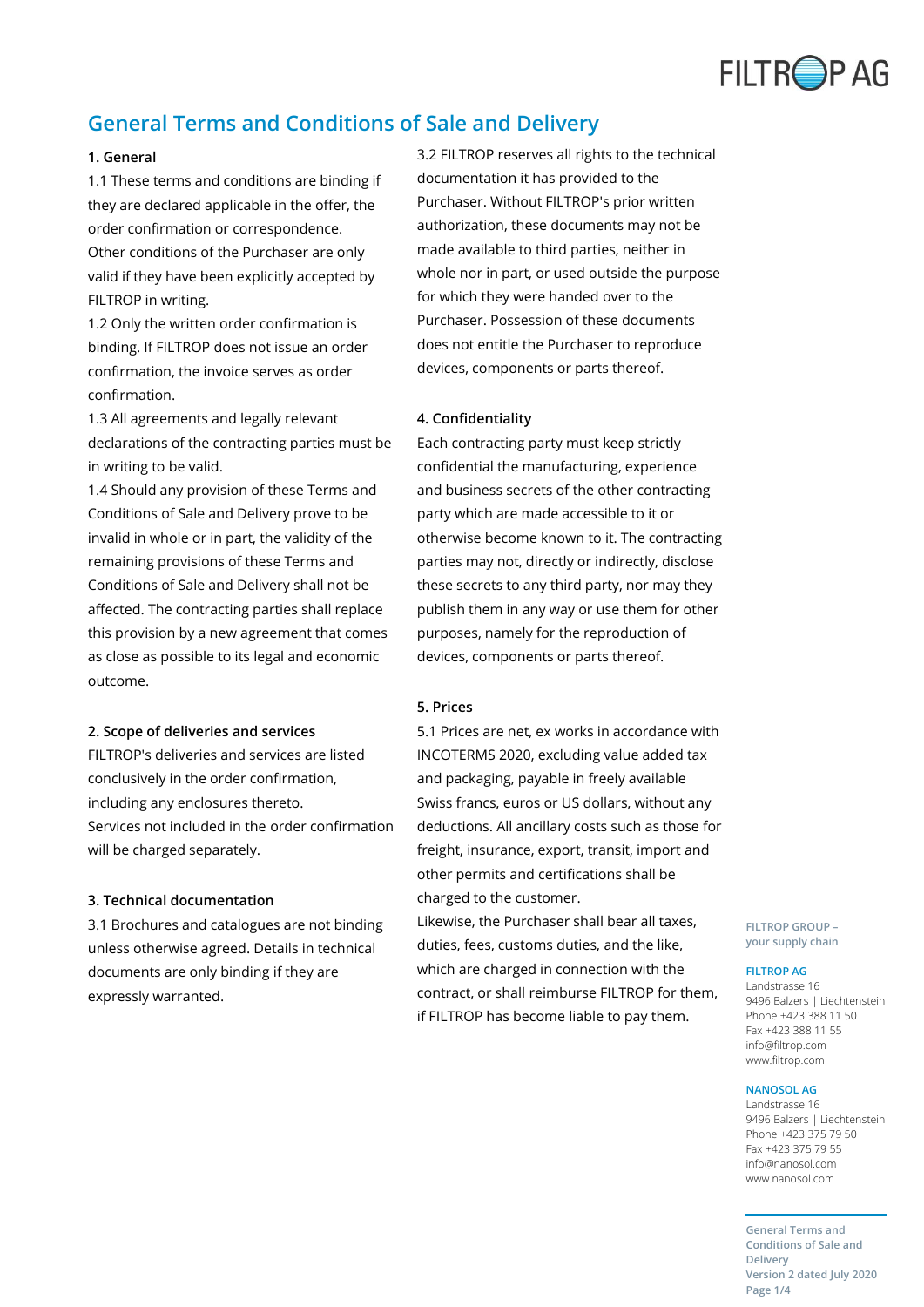

## 5.2 An appropriate price adjustment shall be made if

- the delivery period is subsequently extended for a reason for which the Purchaser is responsible, or
- **the nature or scope of the agreed supplies or** services has changed, or
- the material or the design undergoes changes because the documents supplied by the Purchaser did not correspond to the actual conditions or were incomplete.

## **6. Terms of payment**

6.1 Our terms of payment are: 30 days net from the date of invoice. Discounts are not allowed. The payment obligation is considered fulfilled when the total agreed delivery price has been paid to FILTROP in effective Swiss francs, euros or US dollars.

6.2 No interest will be paid for advance payments.

6.3 The agreed upon payment dates remain valid even if delays in delivery occur through no fault of FILTROP.

6.4 If the Purchaser does not comply with the agreed upon payment terms, FILTROP shall, without special reminder, charge interest on arrears, the amount of which is based on the cost of raising capital in the Purchaser's country, but at least 5% p.a.

6.5 The retention or reduction of payments due to complaints, disputes, or the Purchaser's claims not expressly recognized is not permitted. Offsetting against the Purchaser's counterclaims is only permissible on the basis of a special written agreement.

## **7. Retention of title**

7.1 FILTROP remains the owner of all its deliveries until all payments have been received in accordance with the contract. 7.2 The Purchaser is obligated to cooperate in measures necessary to protect FILTROP's property; in particular, by entering into the contract, the Purchaser authorizes FILTROP, at the expense of the Purchaser, to make the registration or reservation of the retention of title in public registers, books, or similar, in accordance with the relevant national laws, and to complete all formalities in this regard. 7.3 The Purchaser shall maintain the delivered goods at his own expense during the period of retention of title and insure them for the benefit of FILTROP against theft, breakage, fire, water, and other risks. Furthermore, he will take all measures to ensure that FILTROP's title to the goods is neither impaired nor cancelled.

## **8. Delivery time**

8.1 The delivery time starts as soon as the contract has been concluded, the scope of delivery and specifications have been clarified, all official approvals have been obtained and the payments to be made upon ordering and any securities have been provided. The delivery time shall be deemed to have been complied with if the notification of readiness for dispatch has been sent to the Purchaser by the end of the delivery time.

8.2 Compliance with the delivery time presupposes that the Purchaser has fulfilled his contractual obligations.

8.3 The delivery time is extended appropriately if obstacles occur that FILTROP cannot avoid despite the application of due diligence, regardless of whether they occur at FILTROP, at the Purchaser, or at a third party. As soon as the circumstance preventing delivery no longer exists, the delivery date shall be re-set in writing.

**FILTROP GROUP – your supply chain**

#### **FILTROP AG**

Landstrasse 16 9496 Balzers | Liechtenstein Phone +423 388 11 50 Fax +423 388 11 55 info@filtrop.com www.filtrop.com

### **NANOSOL AG**

Landstrasse 16 9496 Balzers | Liechtenstein Phone +423 375 79 50 Fax +423 375 79 55 info@nanosol.com www.nanosol.com

**General Terms and Conditions of Sale and Delivery Version 2 dated July 2020 Page 2/4**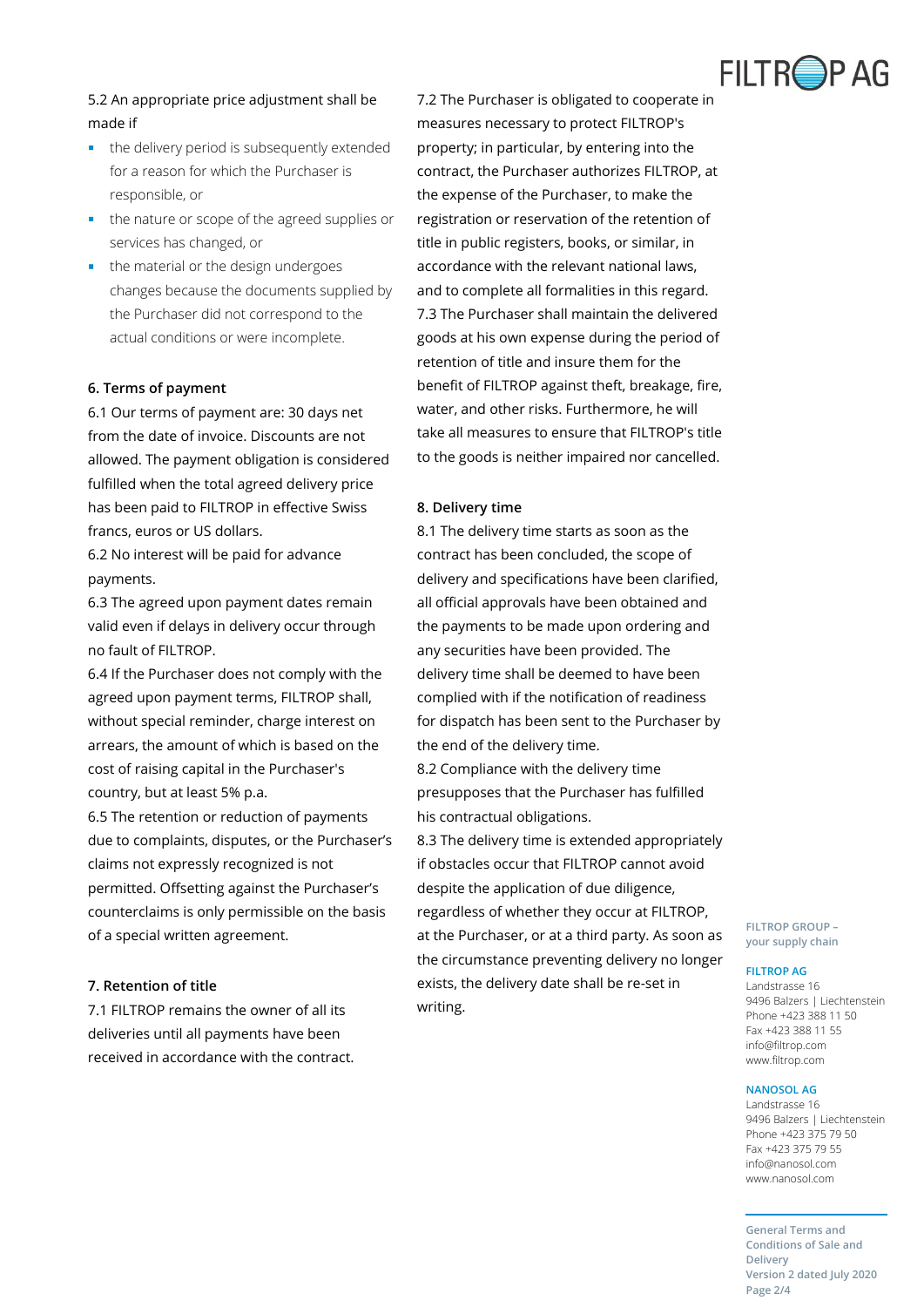

8.4 Due to delays in deliveries or services, the Purchaser has no rights and claims other than those expressly mentioned in this Clause 8, in particular he has no right to withdraw from the contract. This limitation does not apply in case of unlawful intent or gross negligence on the part of FILTROP, but it does apply in case of unlawful intent or gross negligence of auxiliary persons.

## **9. Transfer of benefit and risk**

9.1 Benefit and risk shall pass to the Purchaser at the latest upon dispatch of the deliveries ex works.

9.2 If shipment is delayed at the request of the Purchaser or for other reasons beyond FILTROP's control, the risk shall pass to the Purchaser at the time originally intended for delivery ex works. From this time on, the services will be stored and insured at the expense and risk of the Purchaser.

## **10. Inspection and acceptance of the goods and services**

10.1 FILTROP will, to the extent customary, inspect the goods and services prior to shipment. If the Purchaser demands further tests, these are to be specially agreed upon and paid by the Purchaser.

10.2 The Purchaser shall inspect the goods and services within 30 days and shall notify FILTROP immediately in writing of any defects. If the Purchaser fails to do so, the goods and services are deemed approved.

10.3 FILTROP shall remedy the defects notified to FILTROP according to Clause 10.2 as soon as possible and the Purchaser shall give FILTROP the opportunity to do so.

10.4 The performance of an acceptance test as well as the determination of the conditions applicable thereto shall require a special agreement.

10.5 Due to defects of any kind in goods or services, the customer has no rights and claims other than those expressly mentioned in Clauses 10 and 11 (warranty, liability for defects).

## **11. Warranty, liability for defects**

11.1 The warranty period is 6 months. It begins with the dispatch of the deliveries ex works. If the shipment is delayed for reasons beyond FILTROP's control, the warranty period ends 9 months after notification of readiness for shipment at the latest.

For replaced or repaired parts, the warranty period starts anew and lasts 6 months from replacement or completion of the repair, but not longer than the expiration of a period that is twice the warranty period according to the previous paragraph.

The warranty expires prematurely if the Purchaser or a third party makes improper changes or repairs or if the Purchaser, in case of a defect, does not immediately take appropriate measures to reduce the damage and give FILTROP the opportunity to repair the defect.

11.2 FILTROP undertakes, upon written request of the Purchaser, to repair or replace as soon as possible, at its option, all parts of FILTROP's deliveries that are proven to be defective or unusable due to poor material, faulty construction, or poor workmanship up to the expiration of the warranty period. Replaced parts become the property of FILTROP.

11.3 Warranted characteristics are only those described as such in the specifications. The warranty is valid until the end of the warranty period at the latest.

**FILTROP GROUP – your supply chain**

#### **FILTROP AG**

Landstrasse 16 9496 Balzers | Liechtenstein Phone +423 388 11 50 Fax +423 388 11 55 info@filtrop.com www.filtrop.com

### **NANOSOL AG**

Landstrasse 16 9496 Balzers | Liechtenstein Phone +423 375 79 50 Fax +423 375 79 55 info@nanosol.com www.nanosol.com

**General Terms and Conditions of Sale and Delivery Version 2 dated July 2020 Page 3/4**